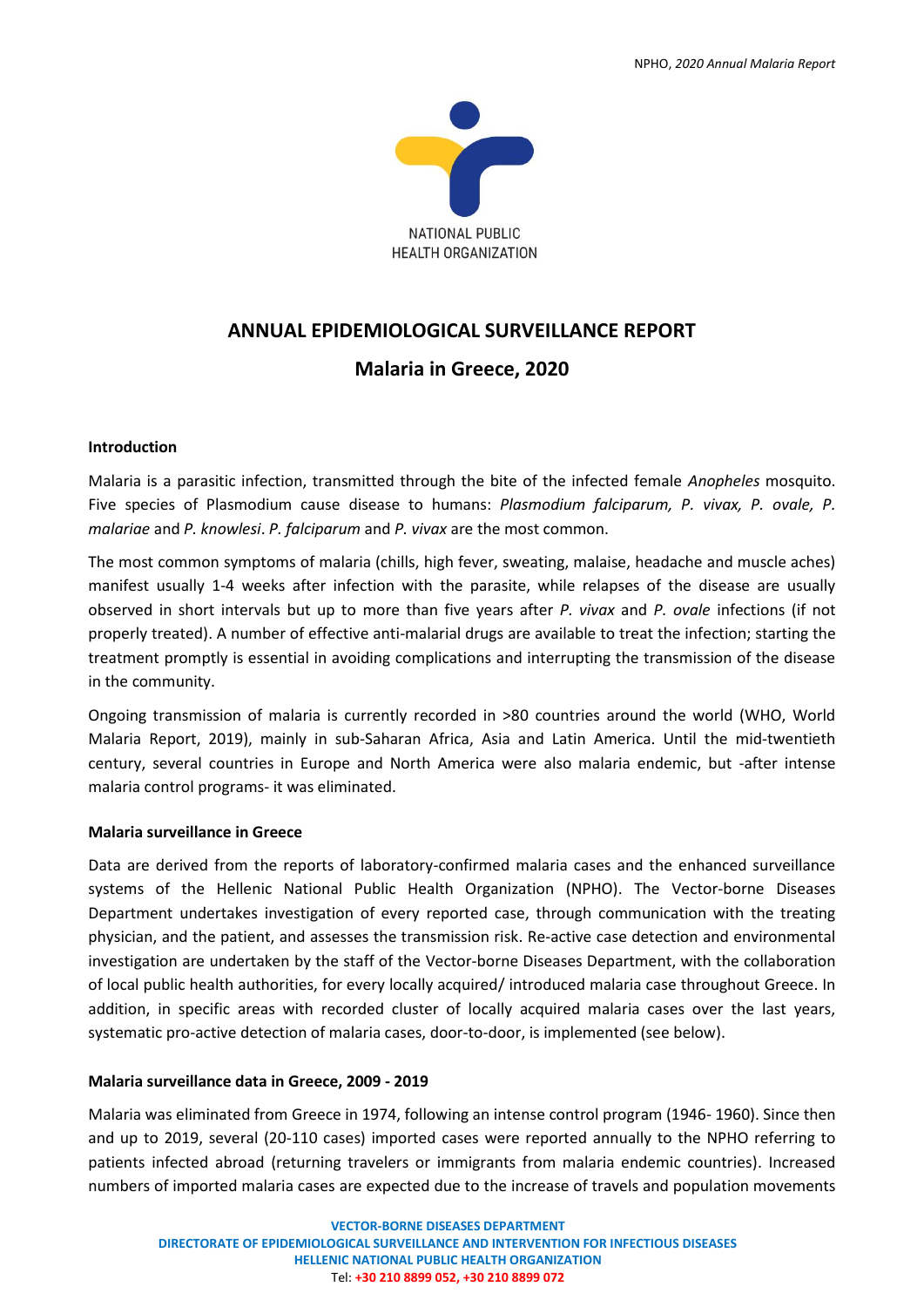worldwide, and are observed in all developed countries. According to the European Centre for Disease Control and Prevention (ECDC), in 2018 more than 8,000 imported malaria cases were recorded in EU/EEA countries (ECDC, Malaria, Annual Epidemiological Report for 2018).

Additionally, since 2009 a number of locally acquired/introduced *P. vivax* malaria cases have been recorded in some areas of the country (i.e., among patients without travel history to a malaria endemic country), mainly as sporadic introduced cases (1<sup>st</sup> generation transmission) but also in clusters (in 2011- 2012). Most areas where locally acquired/introduced cases were recorded over the last years were rural close to wetlands with high number of persons from endemic countries. In addition, in 2017 one sporadic locally acquired *P.falciparum* malaria case was recorded, for which the most likely place of exposure was a heath care facility (the exact mode of transmission was not possible to be defined).

The number of malaria cases in Greece reported to the NPHO by year of symptom onset (for imported cases) or infection (for locally-acquired cases) and by epidemiological case classification (imported/ locallyacquired) is presented in Table 1. Table 2 presents locally acquired/ introduced *P. vivax* malaria cases by probable Region and Regional Unit of exposure, years 2009-2019.

**Year Case classification Imported cases Locally-acquired/ introduced cases<sup>3</sup> 2009** 44 7 **2010** 40 4 **2011** 54 42 **2012** 73 20 **2013** 22 3 **2014** 38 0 **2015** 79 8 **2016** 111 6 **2017** 100 7 **2018** 11 **2019** 38 1

Table 1: Reported malaria cases by year of symptom onset<sup>1</sup> (for imported cases) or infection (for locally**acquired cases) and by epidemiological case classification (imported/ locally-acquired), Greece, 2009 - 2019 2 .**

1. Cases with no information regarding symptom onset were classified according to the year of hospitalization or notification to the NPHO.

2. Known reported relapses, two locally-acquired *P.malariae* cases (2012), that were attributed to former transmission periods, and three malaria cases "of undetermined classification" (two in 2016 and one in 2018) are not included.

3. All were *P.vivax* cases, except one *P.falciparum* case in 2017.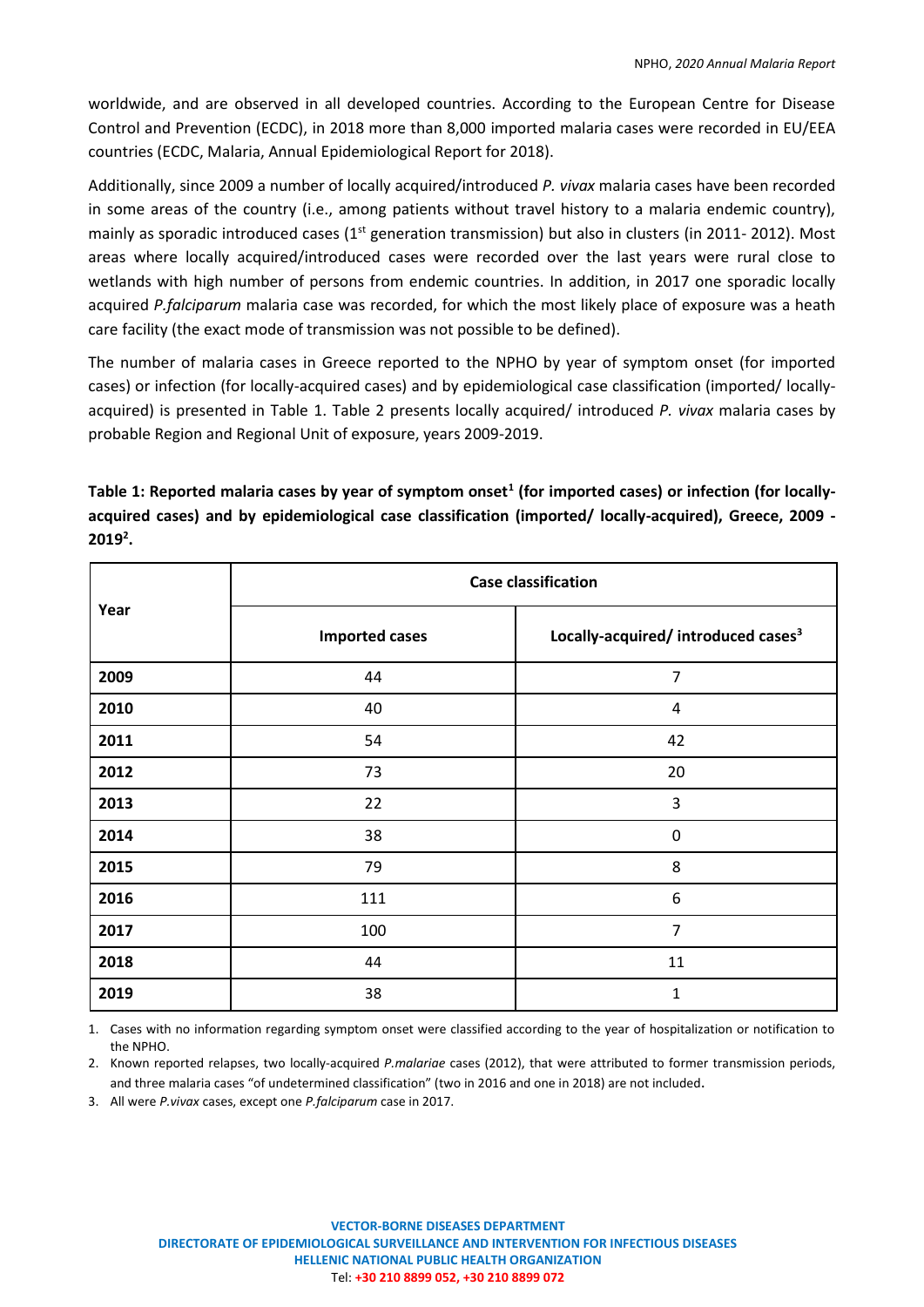# **Table 2: Locally acquired/ introduced** *P. vivax* **malaria cases by probable Region and Regional Unit of exposure and year of infection, Greece, 2009 - 2019.**

| Region                                   | <b>Regional Unit</b>   | Year of infection |                |                |                |                         |              |                |                |                |                |                     |
|------------------------------------------|------------------------|-------------------|----------------|----------------|----------------|-------------------------|--------------|----------------|----------------|----------------|----------------|---------------------|
|                                          |                        | 2009              | 2010           | 2011           | 2012           | 2013                    | 2014         | 2015           | 2016           | 2017           | 2018           | 2019                |
| Peloponnese                              | Lakonia                | 6                 | $\mathbf{1}$   | 36             | 10             | $\mathbf 0$             | 0            | $\mathbf{1}$   | $\mathbf 0$    | 0              | $\mathbf 0$    | $\mathsf{O}\xspace$ |
| <b>Attica</b>                            | East Attica            | $\mathbf{1}$      | $\mathbf{1}$   | $\overline{2}$ | 4              | 0                       | 0            | $\overline{2}$ | 0              | 0              | 0              | $\mathsf{O}\xspace$ |
| <b>Sterea Ellada</b><br>(Central Greece) | Boeotia (Viotia)       | $\pmb{0}$         | $\overline{2}$ | $\mathbf{1}$   | $\overline{2}$ | $\pmb{0}$               | 0            | $\mathbf{1}$   | $\mathsf 0$    | $\mathbf{1}$   | 0              | 0                   |
|                                          | Euboea (Evoia)         | 0                 | 0              | $\overline{2}$ | 0              | $\pmb{0}$               | 0            | 0              | $\mathbf 0$    | 0              | $\mathbf 0$    | 0                   |
| <b>Thessaly</b>                          | Karditsa               | 0                 | 0              | 0              | $\overline{2}$ | $\mathbf{1}$            | $\Omega$     | 0              | $\Omega$       | $\mathbf{1}$   | 0              | 0                   |
|                                          | Larisa                 | $\mathbf 0$       | 0              | $\mathbf{1}$   | 0              | 0                       | 0            | 3              | $\mathbf{1}$   | 0              | 0              | $\mathbf 0$         |
|                                          | Trikala                | $\mathsf 0$       | 0              | 0              | 0              | 0                       | 0            | $\mathbf{1}$   | 0              | 0              | $\mathbf{1}$   | $\mathsf{O}\xspace$ |
|                                          | Magnesia &<br>Sporades | 0                 | 0              | 0              | 0              | $\mathsf 0$             | 0            | 0              | $\mathbf{1}$   | 0              | $\mathbf 0$    | $\mathsf{O}\xspace$ |
| East Macedonia &<br><b>Thrace</b>        | Xanthi                 | $\pmb{0}$         | 0              | $\mathbf 0$    | $\overline{2}$ | $\mathbf 0$             | 0            | $\mathbf 0$    | $\mathbf 0$    | 0              | $\mathbf 0$    | 0                   |
|                                          | Evros                  | 0                 | 0              | 0              | 0              | $\overline{2}$          | $\mathbf 0$  | $\pmb{0}$      | $\mathsf 0$    | 0              | $\overline{2}$ | 0                   |
| <b>Central Macedonia</b>                 | Thessaloniki           | $\pmb{0}$         | 0              | 0              | 0              | $\pmb{0}$               | 0            | 0              | $\overline{2}$ | $\pmb{0}$      | 8              | 0                   |
|                                          | Pieria                 | 0                 | 0              | 0              | 0              | $\pmb{0}$               | 0            | 0              | $\mathbf 0$    | 0              | 0              | $\mathbf{1}$        |
| <b>Western Greece</b>                    | Achaea (Achaia)        | 0                 | 0              | 0              | 0              | 0                       | 0            | 0              | $\mathbf{1}$   | $\mathbf{1}$   | 0              | $\mathsf{O}\xspace$ |
|                                          | Elis (Ileia)           | 0                 | 0              | 0              | 0              | $\pmb{0}$               | 0            | 0              | $\mathbf{1}$   | $\overline{2}$ | 0              | 0                   |
|                                          | Aetolia-Acarnania      | 0                 | 0              | 0              | 0              | $\pmb{0}$               | $\Omega$     | 0              | 0              | $\mathbf{1}$   | 0              | 0                   |
| <b>Total</b>                             |                        | $\overline{7}$    | 4              | 42             | 20             | $\overline{\mathbf{3}}$ | $\mathbf{0}$ | 8              | 6              | 6              | 11             | $\mathbf{1}$        |

This case classification is based on epidemiological criteria (e.g., history of travel within the last three years to a malaria endemic country). However, recent *Plasmodium* genotyping results suggested that a number of cases previously classified as "imported" were actually locally acquired. These cases concerned immigrants from malaria endemic countries in 2011 (n=9) and 2012 (n=11), who were residing in the Municipalities of Evrotas Lakonia and Sofades Karditsa [\(Spanakos G, Snounou G, Pervanidou D, et al., 2018\)](https://wwwnc.cdc.gov/eid/article/24/3/17-0605_article).

You can find more information regarding epidemiological malaria data at the NPHO website [\(https://eody.gov.gr/en/epidemiological-statistical-data/annual-epidemiological-data/\)](https://eody.gov.gr/en/epidemiological-statistical-data/annual-epidemiological-data/).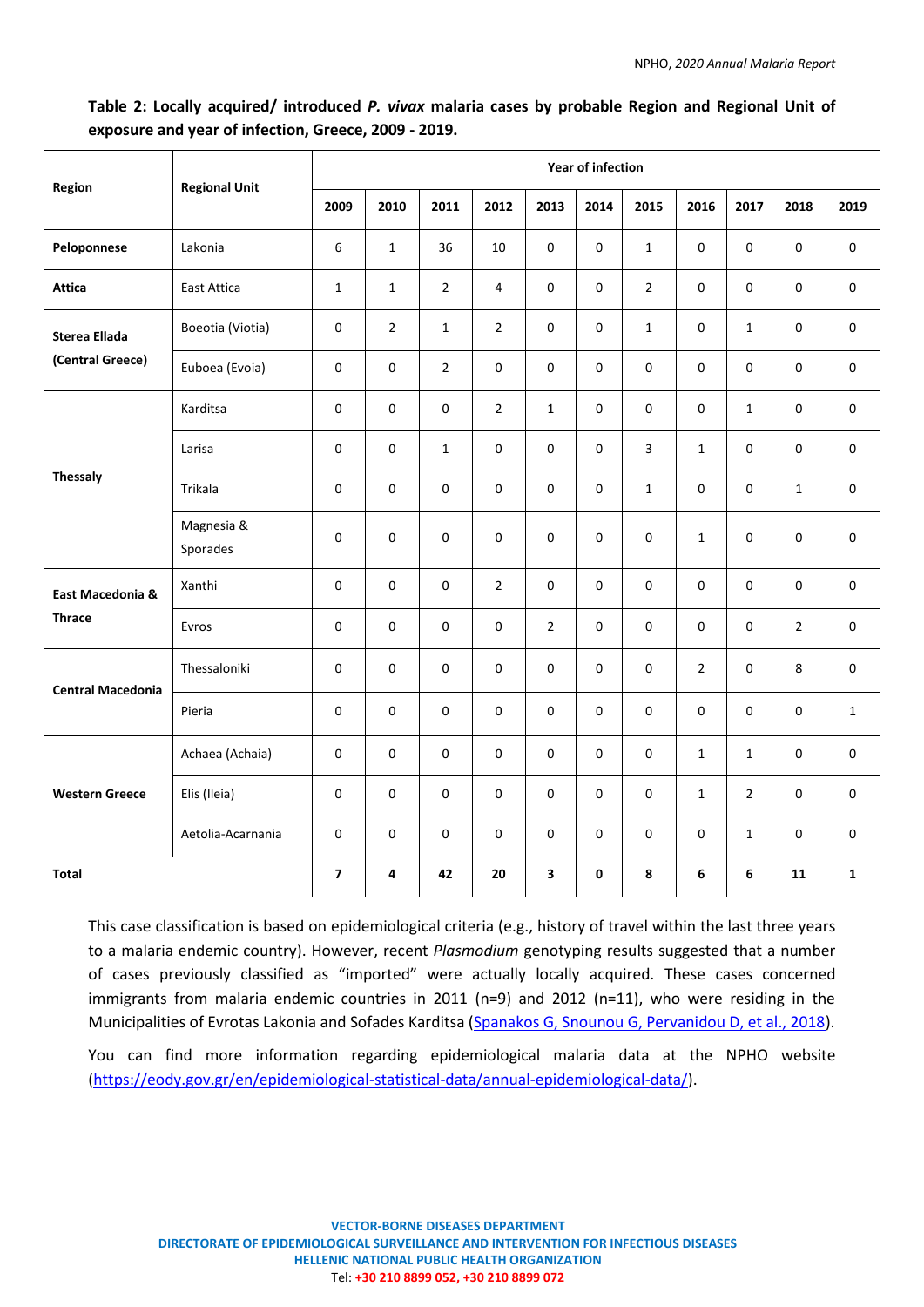## **Malaria surveillance data, Greece, 2020**

In 2020, a total of twenty-three (23) laboratory diagnosed and confirmed malaria cases have been reported to the NPHO (Table 1): 21 cases were classified as imported (i.e., were infected abroad), and two malaria cases were classified as locally acquired (1<sup>st</sup> generation transmission).

Among the 21 imported cases, 11 were immigrants from malaria endemic countries (8 from Africa and 3 from the Indian Subcontinent/ South Asia) and 10 cases were travellers (from Africa).

Of the 11 cases in immigrants from malaria endemic countries:

- 8 cases concerned immigrants visiting friends and relatives at their country of origin, and
- one case concerned a migrant residing in a refugees/migrants reception center.

Two (2) cases were classified as locally acquired (1<sup>st</sup> generation of transmission). Case investigation of these cases suggested the following:

- One *P.vivax* case was classified as introduced (1<sup>st</sup> generation of transmission), with probable place of exposure at the Municipality of Orestiada, Regional Unit (RU) of Evros, in East Macedonia & Thrace Region. The patient had onset of symptoms in week 33/2020 (10-16/08/2020). No more malaria cases were detected in the area, during the field investigation (re-active case detection) and thereafter.
- ‐ One *P.falciparum* case, notified in mid-December 2020, with onset of symptoms in week 48/2020 (23- 29/11/2020), was classified as locally acquired  $(1<sup>st</sup>$  generation of transmission). For this patient, the most likely place of exposure was a health-care facility, while the exact mode of transmission (mosquito vector or nosocomial transmission) was not possible to be defined. No more malaria cases were detected in the area, during the field investigation (re-active case detection) and thereafter. This event (referring to a resident of Kerkyra Regional Unit) is considered a single and rare event. Similar events have been recorded in the literature, in Europe and in other continents. According to the consultation of the competent "Working Group for the designation of vector-borne disease (VBD) affected areas", the area was not defined as "affected", given the extremely low possibility of ongoing malaria transmission in the area.

Table 3 presents the reported malaria cases in Greece by epidemiological case classification (imported/ locally acquired), status (immigrants/ travellers) and *Plasmodium* species.

# **Table 3. Malaria cases by epidemiological classification, status and** *Plasmodium* **species, Greece, 2020 (n=23)**

|                                                           | <b>Epidemiological classification and status</b> | P.vivax | P.falciparum | P.ovale | $P.vivax +$<br>P. falciparum | Total |
|-----------------------------------------------------------|--------------------------------------------------|---------|--------------|---------|------------------------------|-------|
| Imported cases                                            | Immigrants                                       |         |              |         | 0                            | 11    |
|                                                           | <b>Travelers</b>                                 |         | 8            |         |                              | 10    |
| Locally acquired cases $(1st$ generation<br>transmission) |                                                  |         |              |         |                              |       |

The number of imported malaria cases by status (immigrant/ traveler) and place of residence (for the imported cases) is described in Table 4.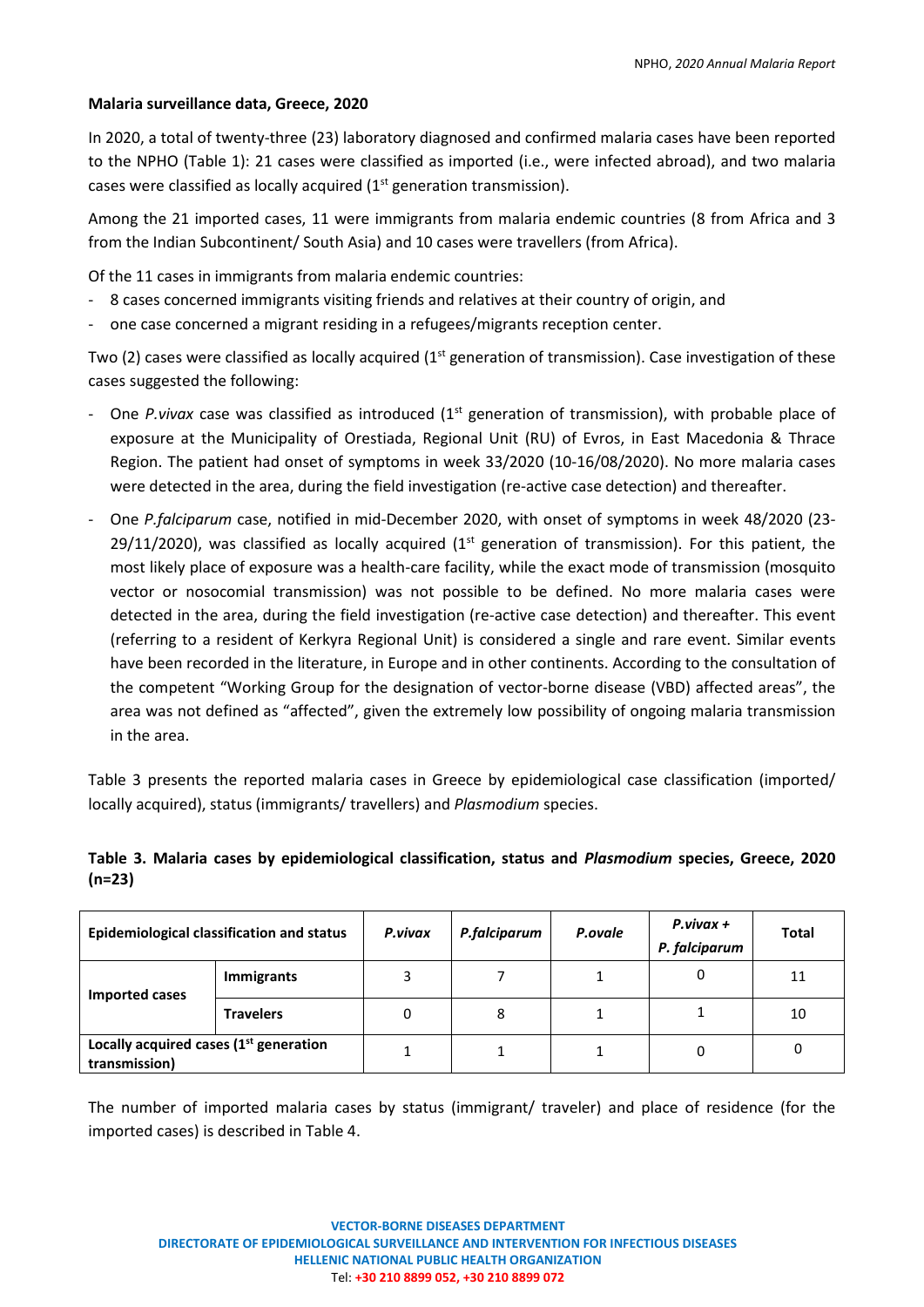**Table 4. Imported malaria cases by status (immigrants/ travelers) and Regional Unit (RU) of residence, Greece, 2020 (n=21).** 

| <b>Regional Unit of residence</b> | <b>Imported cases</b> |                  |                |  |  |  |
|-----------------------------------|-----------------------|------------------|----------------|--|--|--|
|                                   | <b>Immigrants</b>     | <b>Travelers</b> | <b>Total</b>   |  |  |  |
| <b>Central Section of Athens</b>  | 4                     | $\overline{2}$   | 6              |  |  |  |
| Northern Section of Athens        | 0                     | $\mathbf{1}$     | 1              |  |  |  |
| <b>East Attica</b>                | 0                     | $\mathbf{1}$     | 1              |  |  |  |
| <b>West Attica</b>                | $\mathbf{1}$          | $\mathbf 0$      | 1              |  |  |  |
| Piraeus                           | $\overline{2}$        | $\mathbf 0$      | $\overline{2}$ |  |  |  |
| Argolida                          | $\mathbf{1}$          | $\mathbf 0$      | 1              |  |  |  |
| Achaea (Achaia)                   | 1                     | 0                | 1              |  |  |  |
| Thessaloniki                      | 0                     | $\overline{2}$   | $\overline{2}$ |  |  |  |
| Ikaria                            | $\mathbf 0$           | $\mathbf{1}$     | 1              |  |  |  |
| Kerkyra                           | $\mathbf 0$           | $\mathbf{1}$     | 1              |  |  |  |
| Magnisia                          | 0                     | $\mathbf{1}$     | 1              |  |  |  |
| Chania                            | $\mathbf 0$           | 1                | 1              |  |  |  |
| Chios                             | $\overline{2}$        | $\mathbf 0$      | $\overline{2}$ |  |  |  |
| <b>Total</b>                      | 11                    | 10               | 21             |  |  |  |

## **Activities for the prevention and management of malaria**

Since 2011, NPHO has developed and continuously implements an Action Plan for the Management of Malaria. In addition, in 2015 the Ministry of Health published the "National Action Plan for the Management of Malaria".

According to these plans, a series of activities are implemented nationwide for the prevention and management of malaria, with the collaboration of national, regional and local authorities:

- **I. Risk assessment for the re-emergence of malaria:** All areas (Regions, Municipalities) are assigned a Risk Level from 0-3, taking into consideration the locally acquired/ introduced malaria cases reported since 2009, and other local risk factors (entomological, environmental and demographic data). The area Risk Level defines the activities to be implemented.
- **II. Enhanced malaria surveillance and intervention activities:**
	- **Case finding:** In order to promptly detect all malaria cases, awareness raising among local health professionals and active case detection activities in high risk areas are implemented, as well as support for the laboratory diagnosis of malaria.
	- **Case investigation:** NPHO investigates all notified malaria cases. For locally-acquired/ introduced cases, an in-depth interview with the patient is conducted, in order to identify the estimated place of exposure and the risk for further local transmission.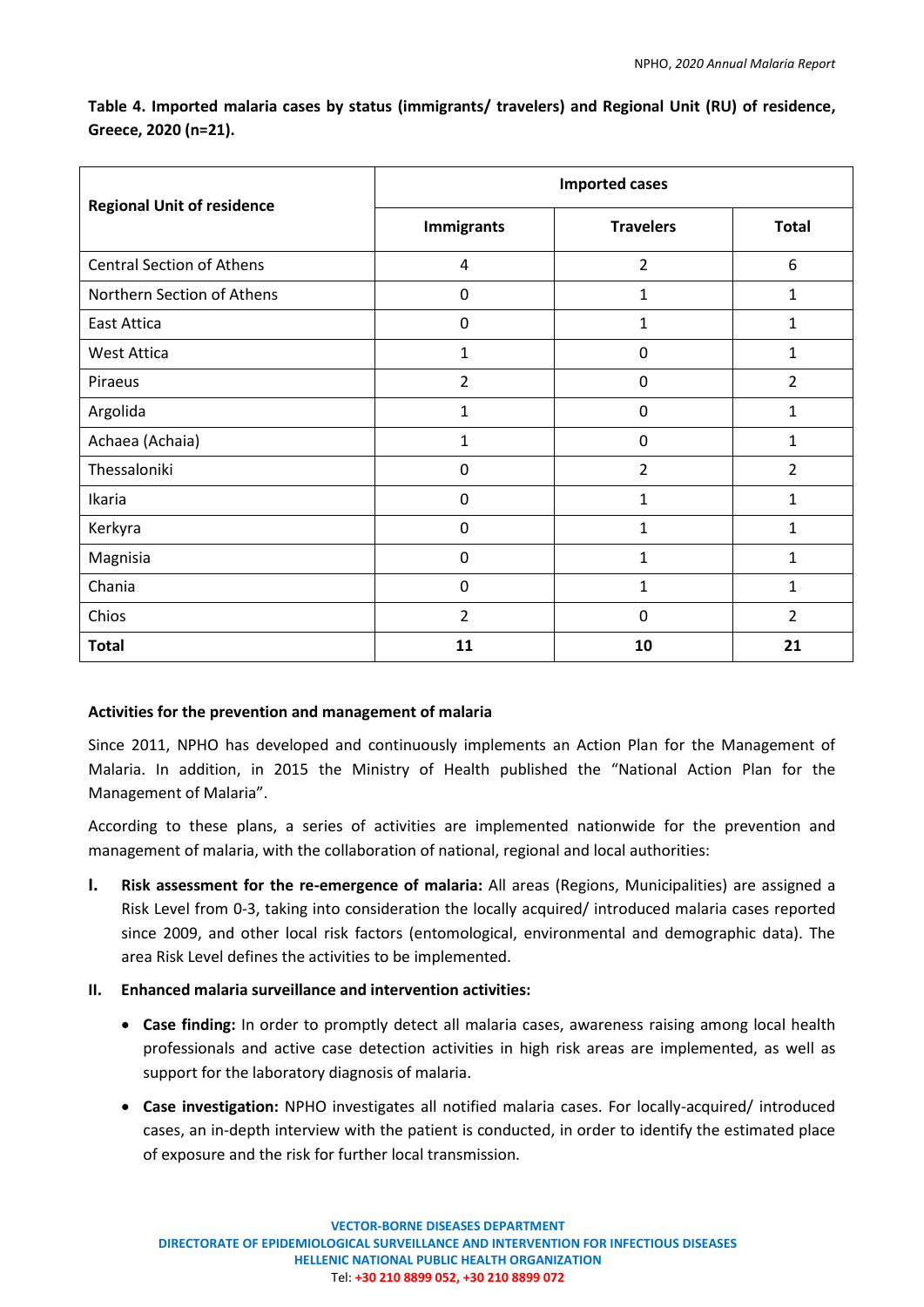- **Immediate communication to stakeholders and health professionals** at national and local levels, after the reporting of each locally-acquired/ introduced malaria case to the NPHO:
- i. Hierarchy of the Ministry of Health (MoH),
- ii. Regional public health authorities,
- iii. Municipalities,
- iv. MoH Committee for the Prevention and Management of Tropical Diseases,
- v. Working Group for the designation of VBD affected areas,
- vi. Hellenic National Blood Transfusion Center, responsible for the relevant blood safety measures,
- vii. Physicians practicing in the affected area, to raise their awareness for investigating suspected cases.
- **Focus investigation – re-active case detection**: NPHO investigation teams are deployed after the notification of each locally acquired/ introduced case to perform a "focus investigation", in an area indicated by the epidemiological, entomological and environmental investigation. In this activity, all individuals in the focus are screened for malaria compatible symptoms and tested for malaria accordingly. Following the reports of the locally acquired malaria cases  $(1<sup>st</sup>$  generation of transmission) in 2020, the NPHO, in collaboration with local public health authorities, organised and performed focus investigation, as well as communication activities for health professionals and the public in the areas.
- **Environmental and vector investigation** is performed in the area after the recording of each locally acquired malaria case (or imported case in a receptive area), in collaboration with regional and local authorities, in order to identify *Anopheles* breeding sites and other risk factors for local transmission.
- **Pro-active malaria case detection (PACD) in Evrotas Municipality, Lakonia:** The NPHO, in collaboration with the Region of Peloponnese, the Municipality of Evrotas, the University of Thessaly and Doctors Without Borders (2012), supported from 2011-2014 a field team in the area for the pro-active detection of malaria cases. Since 2015, the field team -with staff from the University of Thessaly and field education from the NPHO- is supported by the Region of Peloponnese to continue the PACD programme, undertaking also the radical treatment and focus investigation of all recorded malaria cases. A significant number of migrants from malaria endemic countries (mainly Pakistan) live and seasonally work in Evrotas. During the field visits, health promotion information is provided for protection against mosquitoes and fever screening and/or testing for malaria is performed regularly. In 2020, fever screening visits were performed every 7- 15 days, during the mosquito circulation season, in migrants and other high risk groups in the particular area.
- **III. Enhancing laboratory diagnosis of malaria:** Since 2012, NPHO has distributed Rapid Diagnostic Tests (RDTs) for malaria to Hospitals and Health Centers in areas with recently recorded malaria transmission, and in areas with large populations of immigrants from endemic countries (i.e., large urban centers, in refugee/migrant camps and the nearby Health Units), aiming at prompt diagnosis and treatment of malaria cases. In 2020, NPHO provided RDTs to >200 Health Units/ facilities, nationwide. RDTs have contributed significantly to the early detection of malaria cases in our experience and have been proven a valuable field tool.

In addition, NPHO recommends the transportation of samples from any laboratory in Greece to the reference laboratory (School of Public Health, University of West Attica) for verification of diagnosis and further identification (and genotyping) of *Plasmodium* species.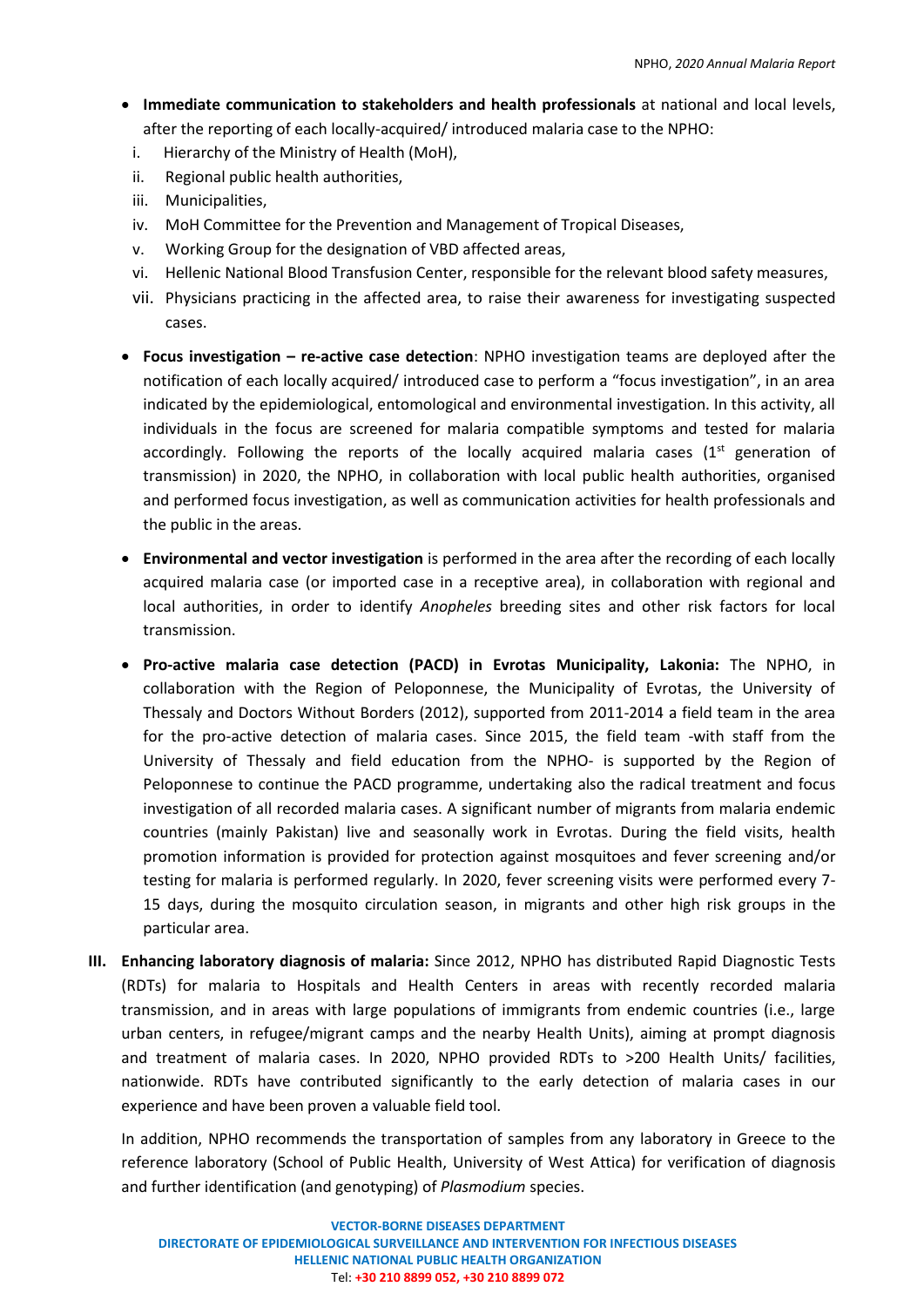- **IV. Case management - Standardization of the malaria treatment in Greece,** according to treatment guidelines developed by the NPHO with the input of experts in infectious diseases. NPHO infectious diseases specialists are available for counseling. NPHO also maintains a stockpile of anti-malarial medicines (e.g., the national stockpile of artesunate for parenteral injection for severe cases) for timely distribution to Health Units in cases of emergency.
- **V. Increase awareness amongst health professionals** for the diagnosis and management of malaria. NPHO staff delivers presentations and organizes seminars -as necessary- for health professionals in Health Centers/Hospitals in areas with recently recorded locally acquired cases. NPHO communicates annually to all Health Units and Medical Associations about malaria.
- **VI. Communication to the public** on malaria and personal protection measures against mosquitoes:
	- **Educational material** on malaria and protective measures against mosquitoes is available on the NPHO website.
	- **Information material** for the public (leaflets, posters) is distributed according to the needs. In mid June 2020, NPHO sent -via email- informative material to regional and local authorities, and sent informative leaflets for the protection against mosquito bites to all Regions of Greece, in order to be distributed to the public.
	- In areas with introduced cases recorded, the NPHO field team informs the local population, and raises awareness about malaria and the necessary protective measures against mosquitoes, during the focus investigations (door-to-door visits and meetings), and urgently provides informative leaflets.
- **VII. Designation of affected areas - Blood safety and haemovigilance measures:** An inter-sectoral Working Group (WG) on the designation of VBD affected areas (under the MoH Committee for the Prevention and Management of Tropical Diseases) considers all available epidemiological and laboratory data for each locally-acquired/ introduced case and decides on the characterization of malaria affected areas in Greece. This designation is then used by the Hellenic National Blood Transfusion Center to issue guidance on blood safety. The list of affected municipalities is published on our website [\(www.eody.gov.gr\)](http://www.eody.gov.gr/) and updated regularly according to recorded locally acquired cases. Post donation and post transfusion information to donors and other haemovigilance measures are in place following relevant guidance from the Coordinating Centre for Haemovigilance and Surveillance of Transfusion of NPHO.

# **VIII. Vector surveillance and control activities:**

- **Raising awareness and guidance to Regional Authorities:** NPHO communicates regularly (workshops, meetings, letters and technical guidance) with all Regional Authorities in Greece recommending the timely planning, organization and implementation of integrated vector control programmes particularly in high risk areas. NPHO sent relevant awareness letters in January 2020 underlying the high risk areas, and recommending the intensification of vector control in areas with risk factors for local transmission. In addition, NPHO timely informs the regional and local authorities of areas with recorded malaria cases, and -after risk assessment- recommends prevention and response measures, including the urgent intensification of vector control in the area, in order to reduce the mosquito vector population.
- **Monitoring of the implementation of vector control programmes across the country** (through a structured questionnaire).
- **Distribution and placement of Long Lasting Insecticide-treated Nets (LLINs):** According to WHO and ECDC guidance, NPHO provided/ distributed (in 2013) LLINs to migrants, in the Municipality of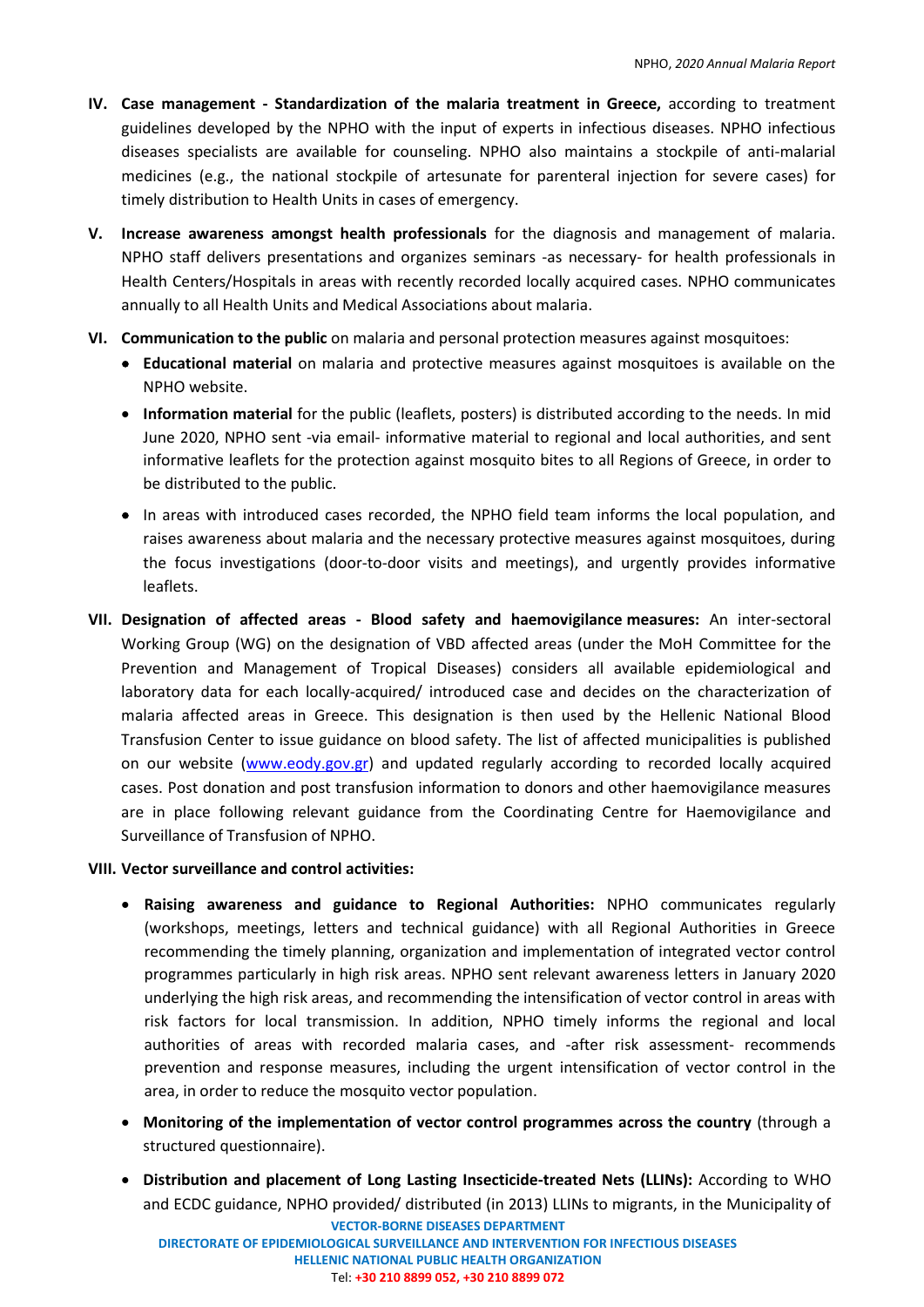Evrotas, Lakonia, under a special license from the Ministry of Rural Development and Agriculture. Since then, the distribution, placement and monitoring of the proper use of the nets is implemented by the PACD field team, which conducts the active case detection in the area.

- **Entomological surveillance**: In the 2020 period, NPHO performed an active vector surveillance programme in various areas of the country, in collaboration with the School of Public Health-University of West Attica. MoH and NPHO recommends that local authorities should perform vector surveillance annually, especially in areas with risk factors for local malaria transmission (e.g. rural areas with large populations of immigrants from malaria endemic countries) and tries to collect the available vector surveillance data.
- **IX. Communication with international public health stakeholders:** The NPHO communicates frequently for exchange of knowhow and information on malaria cases and activities with the ECDC and WHO, as well as with a number of European and international agencies and networks.

In addition, due to the increased **migrant/ refugee population residing in the country** in reception and accommodation camps, a series of targeted activities have been organized in these camps, including: strengthening malaria surveillance and diagnosis, distribution of rapid diagnostic tests to the camp clinics and nearby Health Units, recommendation for systematic vector surveillance in the area, risk assessment (collection of available vector, environmental and demographic data) and, if necessary, intensification of mosquito control measures, personal protection measures against mosquitoes and communication activities (leaflets distribution) for the hosted migrants/ refugees.

### **Conclusions**

As indicated by the malaria surveillance data, the risk of re-introduction of the disease in specific vulnerable and receptive areas of the country exists, especially where the presence of adequate numbers of *Anopheles* mosquitoes (the competent vector of the disease) is combined with the presence of malaria patients coming from endemic countries.

Following a peak of locally acquired malaria cases in 2011-2012, their number declined steadily in the following years. This decrease is the result of a number of intense and costly public health interventions implemented since 2011, with the collaboration of various stakeholders at the national, regional and local level, which have contributed to the successful prevention of the re-appearance of malaria in Greece.

Sporadic introduced malaria cases or small clusters of introduced cases are still recorded over the last years in few vulnerable and receptive areas, indicating the need to sustain malaria prevention activities as a priority for the preparedness of public health authorities.

**Early detection** and **eradication treatment of malaria cases, together with appropriate investigation** and **effective integrated vector control measures** represent the main components of the public health strategy to prevent *P.vivax* reintroduction and re-appearance in high risk areas of the country. In this context, high level of preparedness and awareness of health and public health services should be maintained. In addition, important determinants for the prevention of local malaria transmission in Greece include the immigrants' health care and access to health services, for the timely diagnosis and treatment of malaria, the communication with the immigrant population and achieving a minimum standard for their living conditions and well-being.